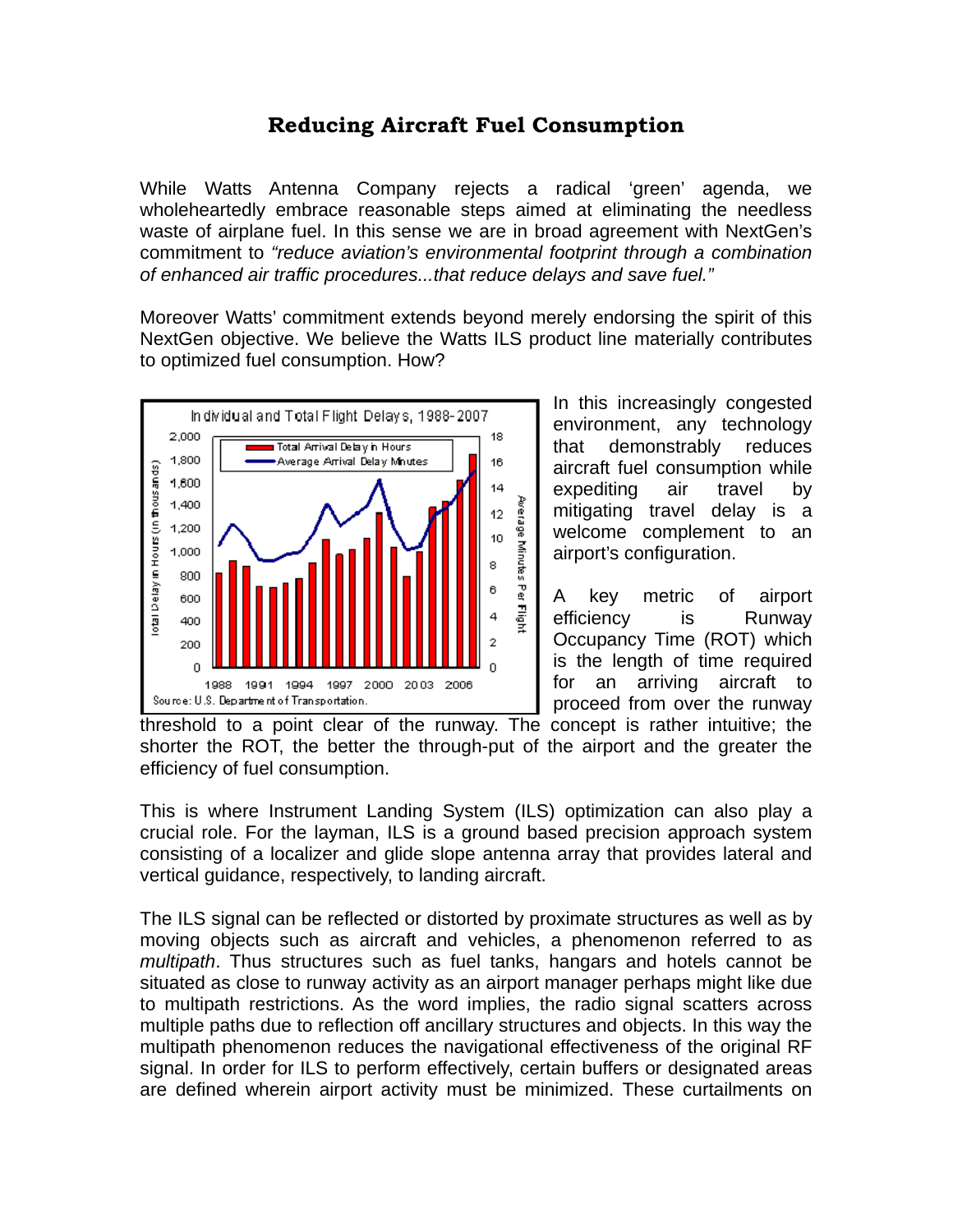airport activity, though in part a precautionary safety measure independent of ILS, work to restrict the economic viability of the airport facility.

Thus the integrity of any ILS signal depends on appropriate protection of the critical and sensitive areas. The Critical Area (CA) is defined as an area of defined dimensions about the localizer and glide path antennas where vehicles, including aircraft, are excluded during all ILS operations.

The Sensitive Area (SA) is larger than the Critical Area (at least by ICAO, Annex 10 requirements), extending to the parking and/or movement of vehicles, including aircraft, in order to prevent the possibility of unacceptable interference to the ILS signal during ILS operations. The sensitive area is protected against interference caused by large moving objects outside the critical area but still normally within the airfield boundary.

If the size of these areas can be reduced, the landing capacity of the airport can be increased and with it, the *economic throughput* of the airport facility. For example, the narrower the beam width of the localizer antenna, the smaller the Sensitive Area becomes. At the very least beam width should be carefully considered when contemplating an ILS purchase since the operational benefits can be significant. An unclassified 2008 NLR report (NLR-CR-2008-255-VOL-1) *"Improvement of the Landing Capacity by Optimisation of the Size and Shape of the ILS Sensitive Area"* showed that the WATTS MODEL 201 HIGHLY DIRECTIVE LOCALIZER SYSTEM makes it possible to reduce the sensitive area width from 450 ft to 300 ft.

Any now-gen solution that favorably impacts fuel consumption is a solution well worth re-examining. The numbers are huge by any metric. According to the Bureau of Transportation Statistics (BTS is a RITA division within DOT), the US airlines industry's fuel cost, both domestically and internationally, was \$2.5 billion in May 2009. This equated to 1.4 billion gallons of fuel. In terms of delays, the economic opportunity costs to the broader US economy in lost productivity are equally enormous, according to a 2008 U.S. Congress Joint Economic Committee (JEC) report amounting to \$41 billion in 2007.

At the 2008 peak, fuel costs represented up to 40% of an airline's operating costs. This was up significantly from 10-20% levels in the 90's. Some experts believe U.S. airlines waste \$9 billion a year on delays beyond their control. That's more than the combined losses of all the world's airlines in 2008. Thus carriers themselves should be incentivized to reduce delay-related costs. But there's more than fuel efficiency at stake. For instance, the JEC report helps to illustrate both the breadth and extent of the cost impact:

*"When a plane is delayed, the airline must pay more for crew, fuel and maintenance. The airline must also pay more in overhead costs, because a less efficient system requires a greater number of aircraft, support facilities, and*